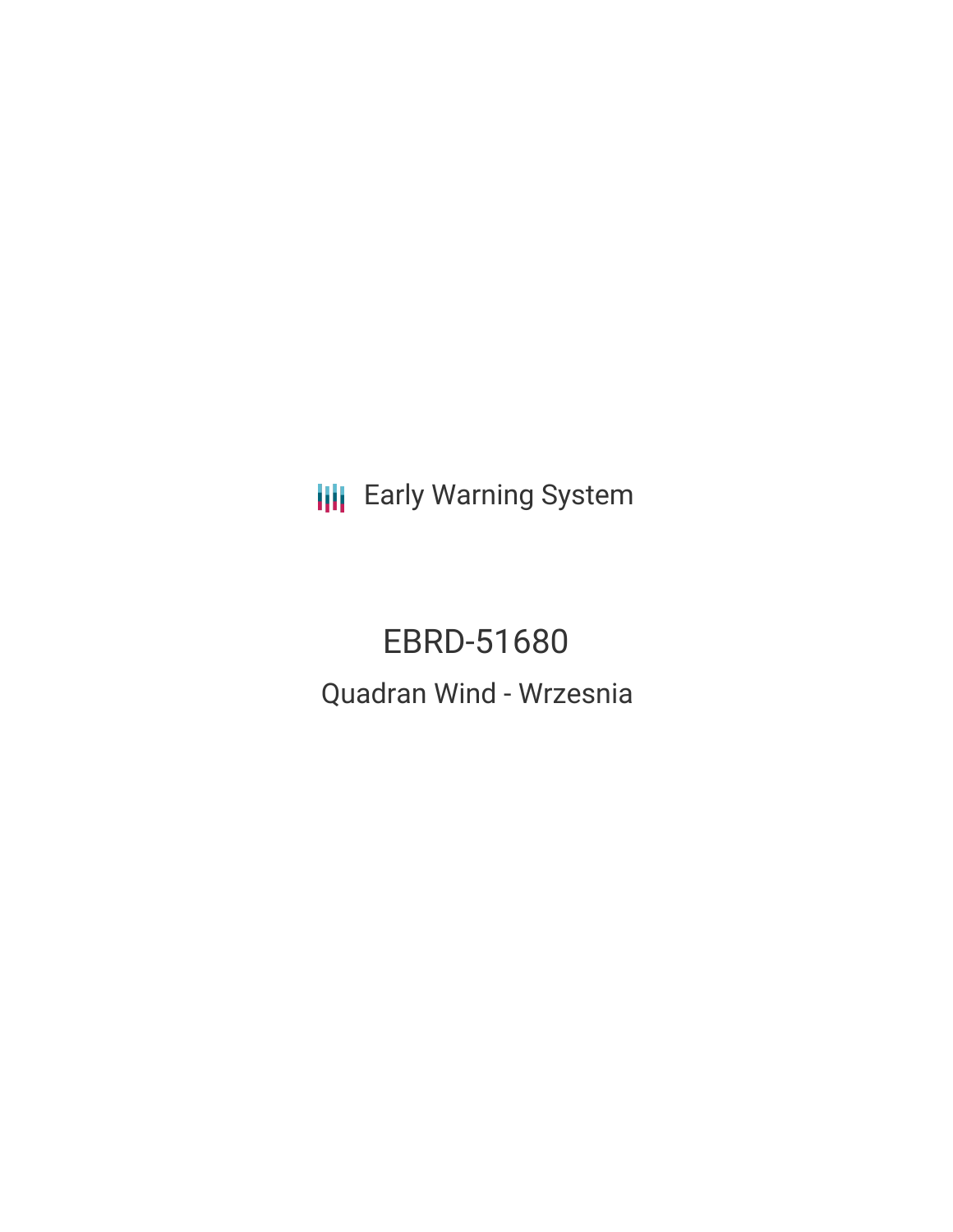

# **Quick Facts**

| <b>Countries</b>               | Poland                                                  |  |  |  |
|--------------------------------|---------------------------------------------------------|--|--|--|
| <b>Financial Institutions</b>  | European Bank for Reconstruction and Development (EBRD) |  |  |  |
| <b>Status</b>                  | Approved                                                |  |  |  |
| <b>Bank Risk Rating</b>        | B                                                       |  |  |  |
| <b>Voting Date</b>             | 2020-02-12                                              |  |  |  |
| <b>Borrower</b>                | Quadran International                                   |  |  |  |
| <b>Sectors</b>                 | Energy                                                  |  |  |  |
| <b>Investment Type(s)</b>      | Loan                                                    |  |  |  |
| <b>Investment Amount (USD)</b> | $$5.22$ million                                         |  |  |  |
| <b>Loan Amount (USD)</b>       | $$5.22$ million                                         |  |  |  |
| <b>Project Cost (USD)</b>      | $$13.38$ million                                        |  |  |  |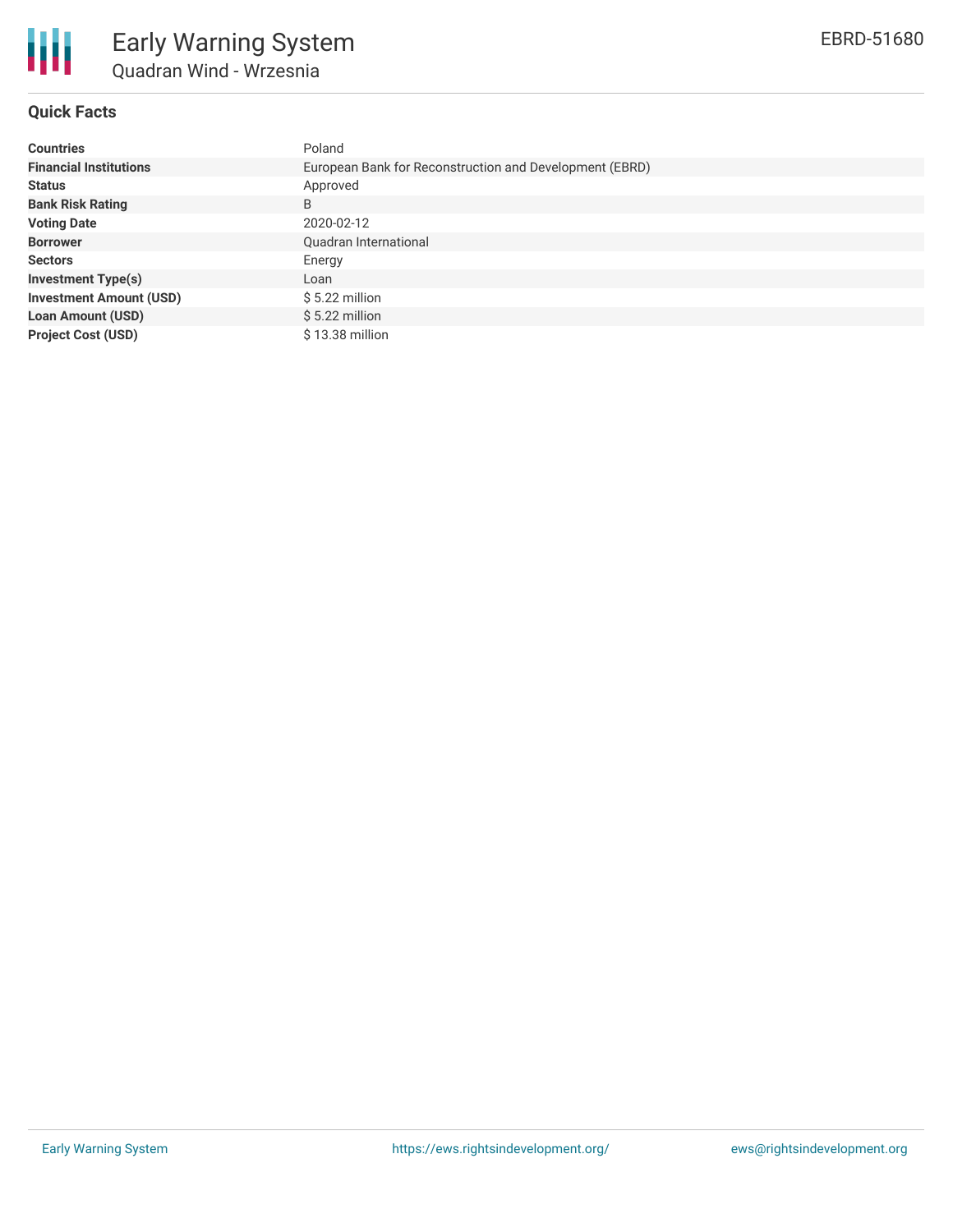

## **Project Description**

According to EBRD website, the project aims to contribute to climate mitigation by adding wind generation capacity to the national energy system, increasing the share of renewable energy generation in Poland. In addition, the project will support the entry of a new player in the Polish renewable energy market.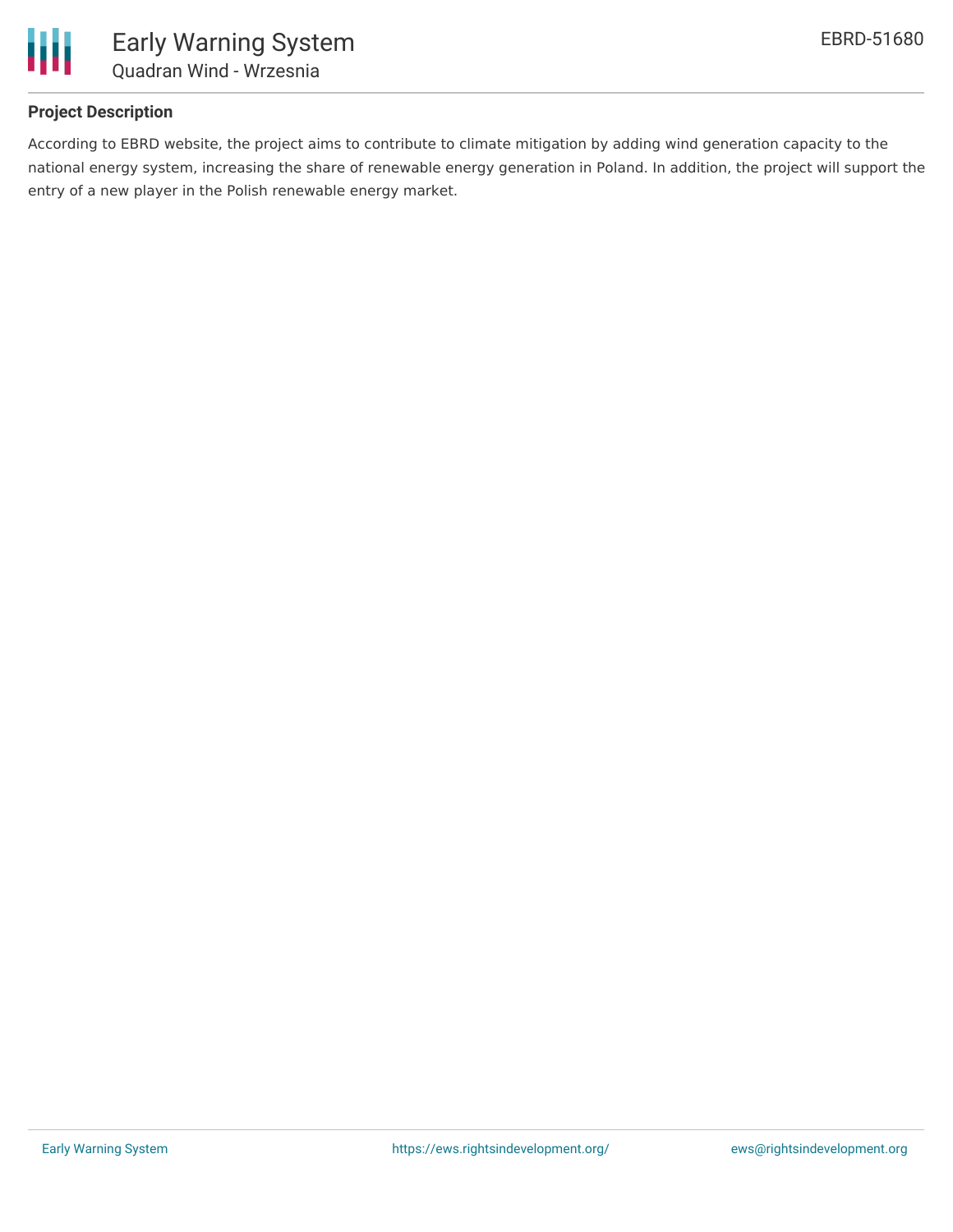

## **Investment Description**

European Bank for Reconstruction and Development (EBRD)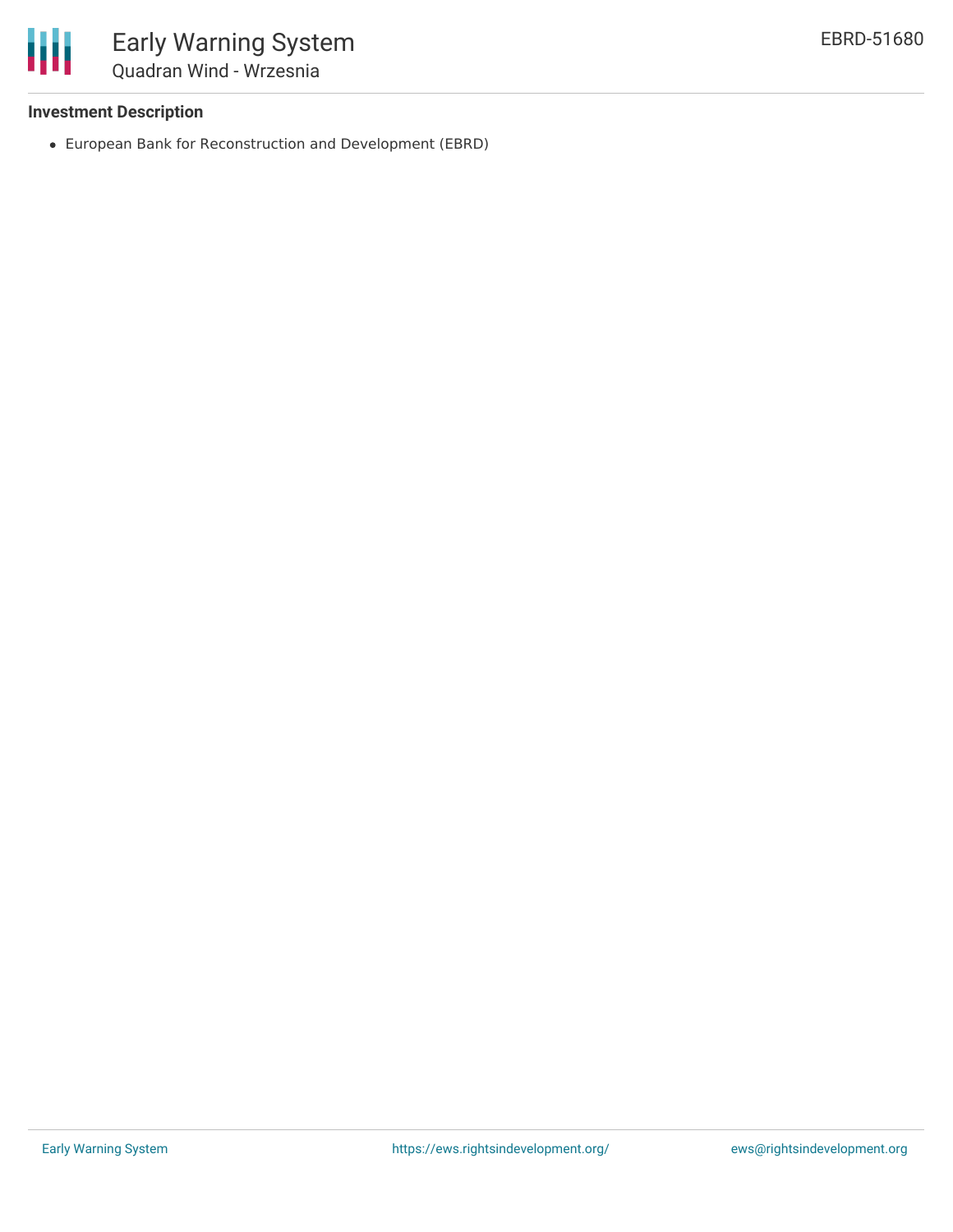

#### **Private Actors Description**

The borrower is a private company incorporated in Poland established with the sole purpose of constructing, operating and managing the Wrzesnia wind farm.

The Lucia Holding Group, via Quadran International, is the majority shareholder of the Borrowers. Lucia Holding is an experienced renewable energy developer and operator incorporated in France.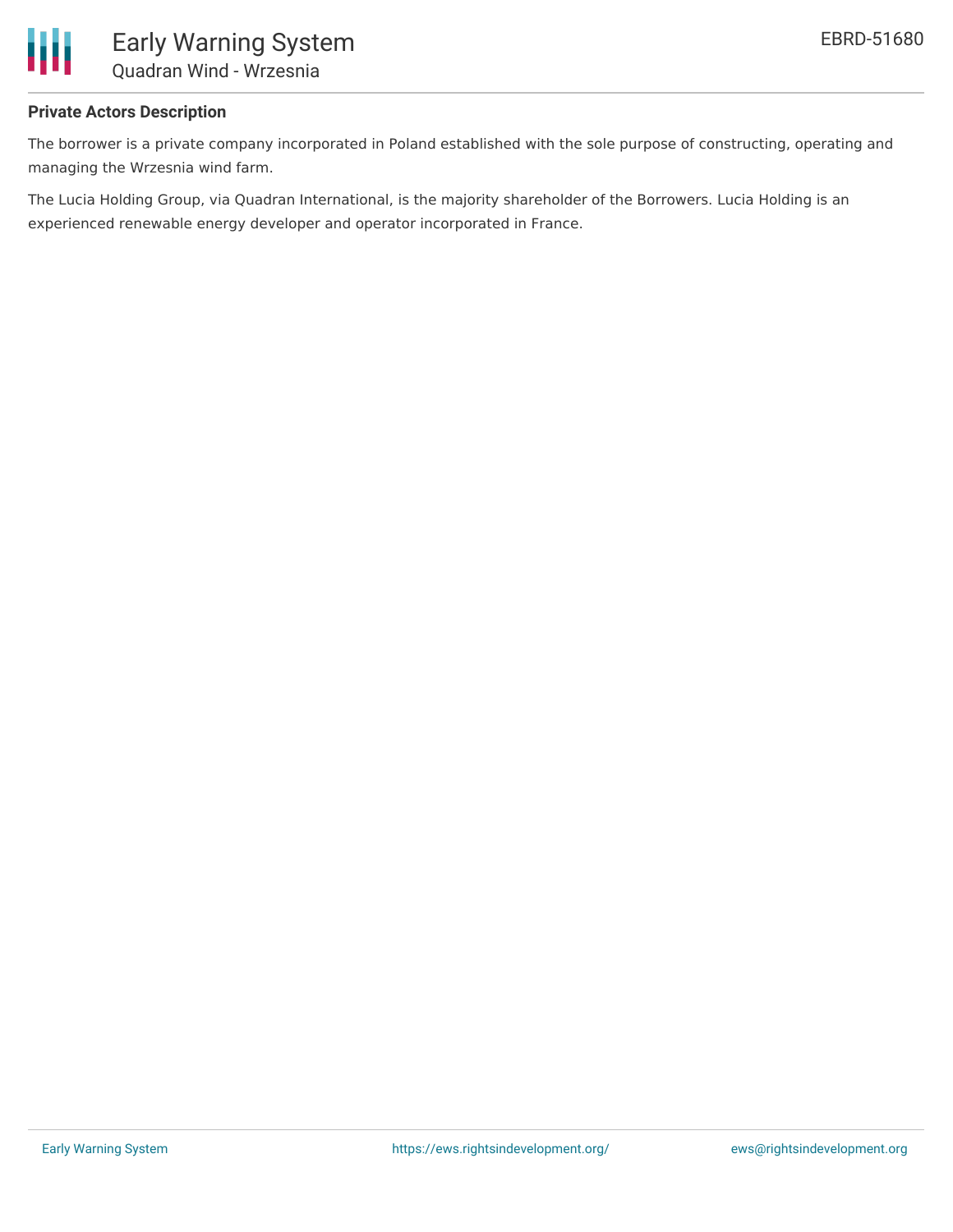

| <b>Private Actor 1</b> | <b>Private Actor</b><br><sup>1</sup> Role | <b>Private Actor</b><br>Sector | <b>Relation</b> | <b>Private Actor 2</b> | <b>Private Actor</b><br>2 Role | <b>Private Actor</b><br>2 Sector |
|------------------------|-------------------------------------------|--------------------------------|-----------------|------------------------|--------------------------------|----------------------------------|
| -                      | -                                         | $\overline{\phantom{a}}$       | $\sim$          | Ouadran International  | Client                         | $\sim$                           |